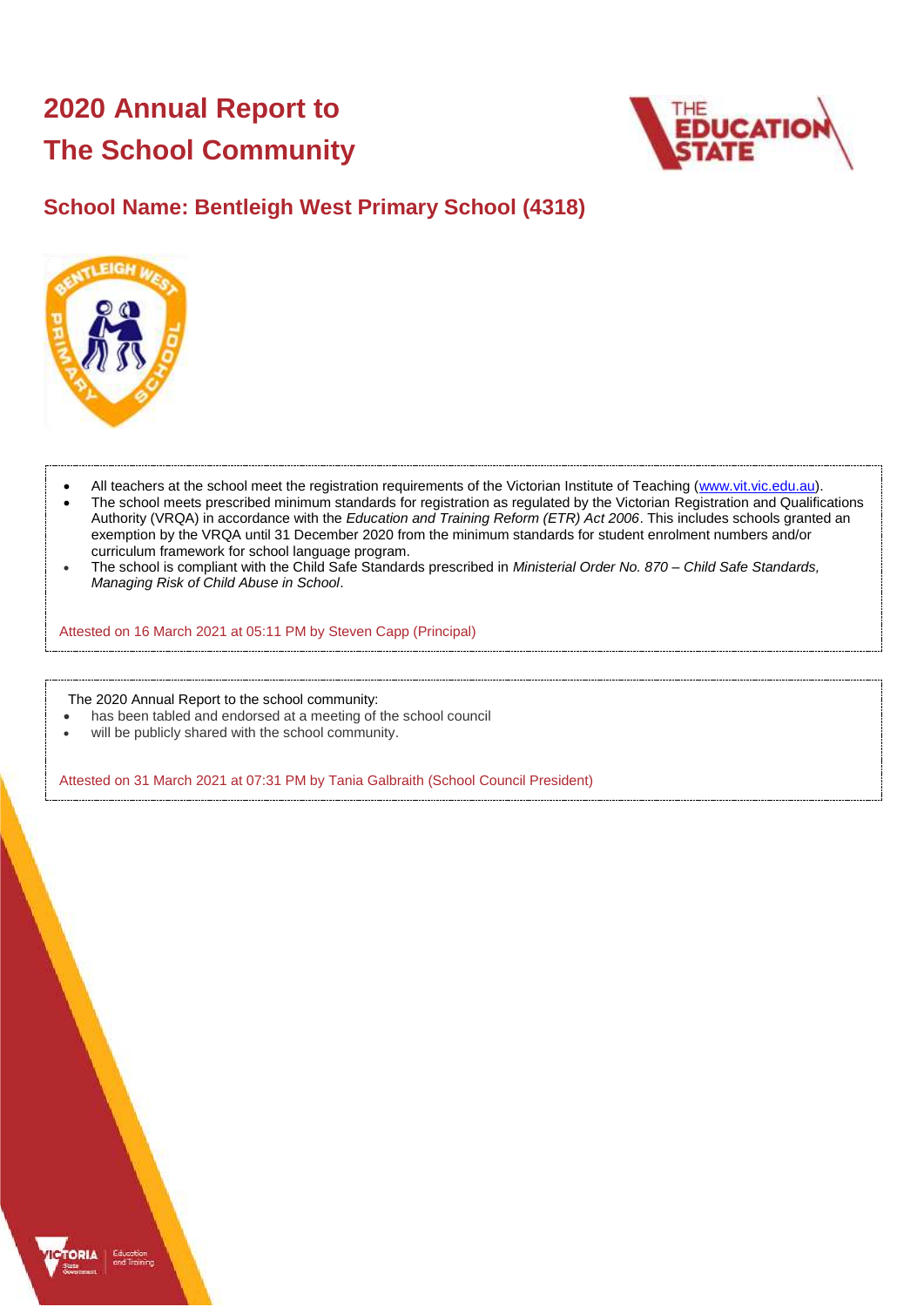

# How to read the Annual Report

## What has changed for the 2020 Annual Report?

#### **Improved appearance**

The appearance of the Performance Summary has been updated to more clearly represent information and to assist interpretation and comparison of individual school's data with state averages and similar school groups.

#### **School performance data**

The Victorian community's experience of COVID-19, including remote and flexible learning, had a significant impact on normal school operations. This impacted the conduct of assessments and surveys. Readers should be aware of this when interpreting the Performance Summary.

For example, in 2020 school-based surveys ran under changed circumstances, and NAPLAN was not conducted. Absence and attendance data may have been influenced by local processes and procedures adopted in response to remote and flexible learning.

Schools should keep this in mind when using this data for planning and evaluation purposes. Those schools who participated in the Student Attitudes to School survey in 2020 should also refer to the advice provided regarding the consistency of their data.

## What does the *'About Our School'* section refer to?

The About Our School section provides a brief background on the school, an outline of the school's performance over the year and future directions.

The 'School Context' describes the school's vision, values and purpose. Details include the school's geographic location, size and structure, social characteristics, enrolment characteristics and special programs.

The 'Framework for Improving Student Outcomes (FISO)' section includes the improvement initiatives the school has selected and the progress they have made towards achieving them.

## What does the *'Performance Summary'* section of this report refer to?

The Performance Summary includes the following:

#### **School Profile**

- student enrolment information
- the school's 'Student Family Occupation and Education' category
- a summary of parent responses in the Parent Opinion Survey, shown against the statewide average for Primary schools
- school staff responses in the area of School Climate in the School Staff Survey, shown against the statewide average for Primary schools

#### **Achievement**

- English and Mathematics for Teacher Judgements against the curriculum
- English and Mathematics for National Literacy and Numeracy tests (NAPLAN). *Note: NAPLAN tests were not conducted in 2020*

## **Engagement**

Student attendance at school

## **Wellbeing**

Student responses to two areas in the Student Attitudes to School Survey:

- Sense of Connectedness
- Management of Bullying

Results are displayed for the latest year and the average of the last four years (where available).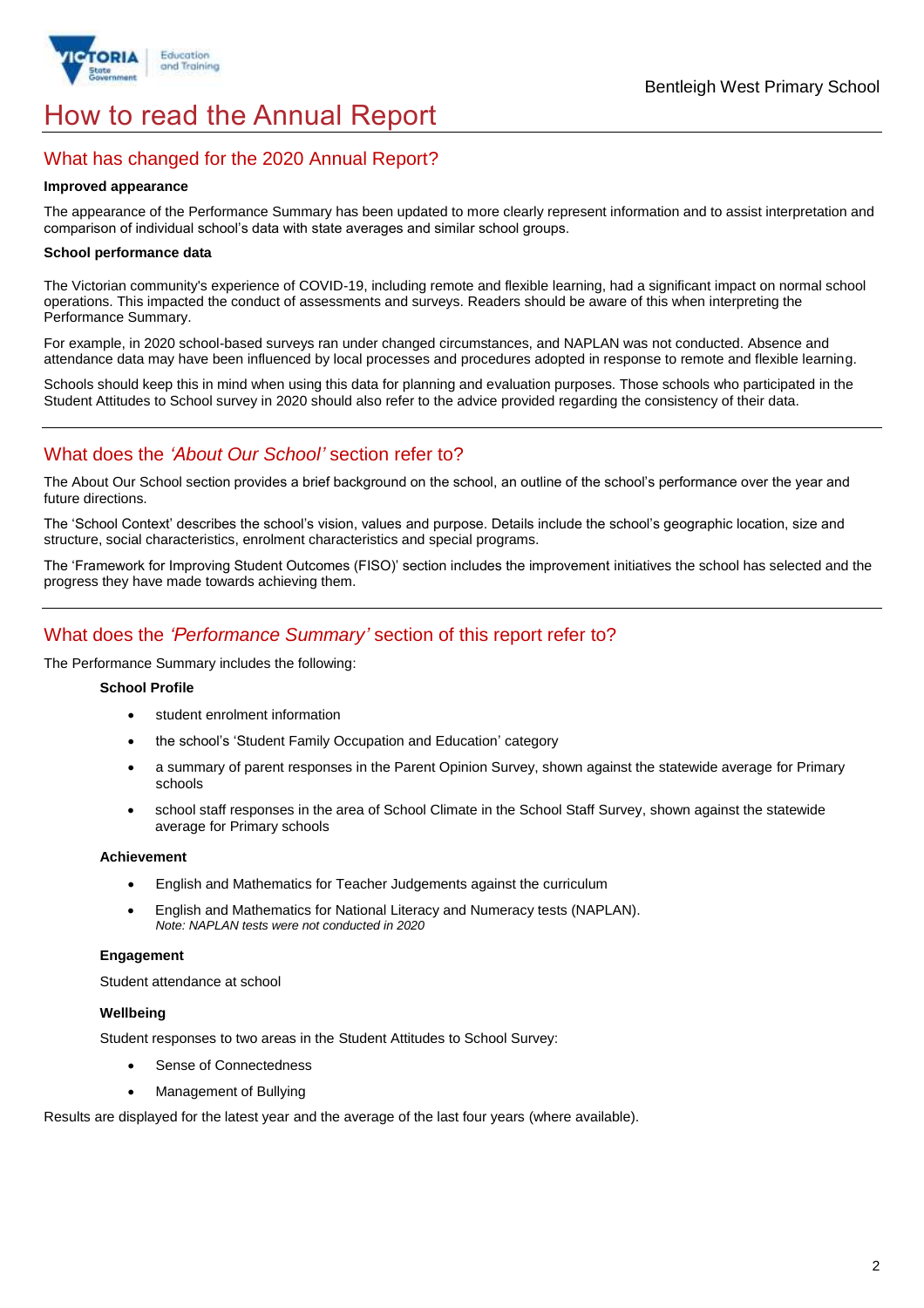

## How to read the Annual Report (continued)

## What do *'Similar Schools'* refer to?

Similar Schools are a group of Victorian government schools with similar characteristics to the school.

This grouping of schools has been created by comparing each school's socio-economic background of students, the number of non-English speaking students and the school's size and location.

## What does *'NDP'* or '*NDA*' mean?

'NDP' refers to no data being published for privacy reasons or where there are insufficient underlying data. For example, very low numbers of participants or characteristics that may lead to identification will result in an 'NDP' label. For the 2020 Student Attitudes to School survey, specifically, the similar school group averages are replaced by 'NDP' where less than 50% of schools in a given similar school group did not participate in the 2020 survey.

'NDA' refers to no data being available. Some schools have no data for particular measures due to low enrolments. There may be no students enrolled in some year levels, so school comparisons are not possible.

Note that new schools only have the latest year of data and no comparative data from previous years. The Department also recognises unique circumstances in Specialist, Select Entry, English Language, Community Schools and schools that changed school type recently, where school-to-school comparisons are not appropriate.

## What is the *'Victorian Curriculum'*?

The Victorian Curriculum F–10 sets out what every student should learn during his or her first eleven years of schooling. The curriculum is the common set of knowledge and skills required by students for life-long learning, social development and active and informed citizenship.

The Victorian Curriculum is assessed through teacher judgements of student achievement based on classroom learning.

The curriculum has been developed to ensure that school subjects and their achievement standards enable continuous learning for all students, including students with disabilities.

The 'Towards Foundation Level Victorian Curriculum' is integrated directly into the curriculum and is referred to as 'Levels A to D'.

'Levels A to D' may be used for students with a disability or students who may have additional learning needs. These levels are not associated with any set age or year level that links chronological age to cognitive progress (i.e. there is no age expected standard of achievement for 'Levels A to D').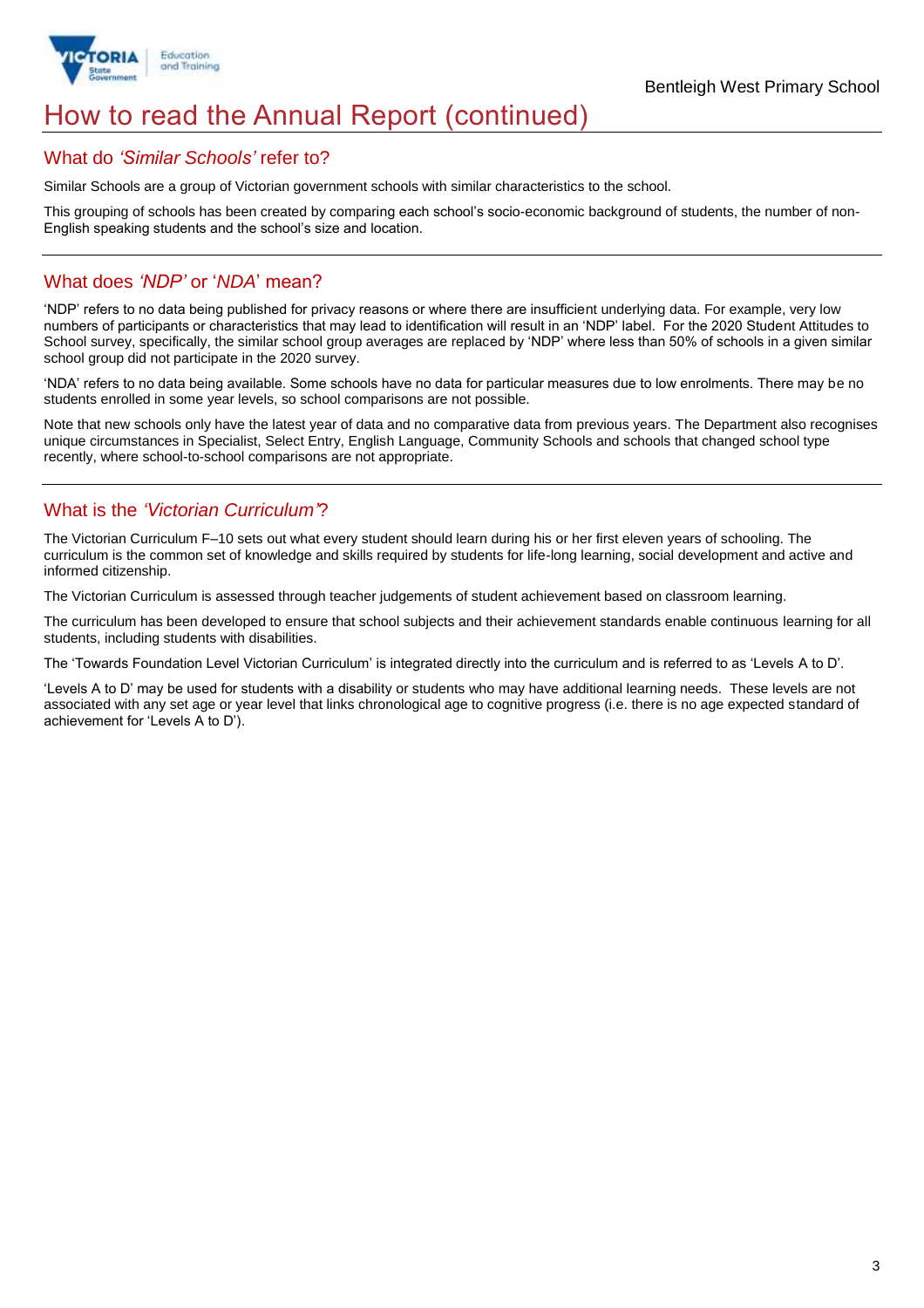

## **About Our School**

## **School context**

Bentleigh West Primary School is located in a well-established residential area (15km from the CBD), with the local community attracting young families with high educational aspirations for their children. The school is considered highly within the community, experiencing significant growth with a current population of 674. School staff is comprised of 2 Principal Class, 38 Teaching staff and 17 Education Support Staff. 38 staff are full-time and 21 are part-time. The school has a deep commitment to:

o fostering knowledgeable, respectful and caring young people who contribute positively and responsibly to their local and global community.

o be recognised as a high performing school with a reputation of evidence based best practice that is visible in each classroom.

The school is well regarded for its focus on evidence based approach to teaching and learning. It is well renowned for its explicit, systematic approach to teaching fundamental concepts and skills to allow students to have the best foundation to extend complex thought and learning in the later years. The school provides professional development in educational leadership and instruction across Australia and was nominated for the Victorian Educational Excellence Award for the school improvement category acknowledging the shift to a high performing school over the past 3 years. The school was also acknowledged by the Australian Assessment and Reporting Authority for outstanding growth in Grade 3 - 5 NAPLAN categories of Reading and/or Mathematics.

The environment is well designed and spacious consisting of communal areas, flexible spaces that can be closed and opened to suit instructional need. The school undertakes a focus on Science and makes use of wetlands, indigenous and vegetable gardens to help with experiments. Bentleigh West Primary School has a significant reputation for excellence in sustainability with the achievement of numerous awards for environmental practices at the local, State, National and UN levels of recognition.

Bentleigh West Primary School is also committed to the Arts and runs a bi-annual Performing Arts concert and has recently opened a \$450,000 Art centre to further facilitate high level Visual, Media Arts and 3D Art learning that compliments an outstanding sports and performing arts program. The school offers the language of Italian across all year levels.

## **Framework for Improving Student Outcomes (FISO)**

Bentleigh West Primary School is committed to aligning with the Education State that has set ambitious and achievable targets set system wide that focus on:

- learning for life;
- happy, healthy and resilient kids;
- breaking the link between disadvantage and outcomes:
- building pride and confidence in our school

Bentleigh West Primary School sets targets around the Framework for Improving Student Outcomes.

The areas focused on were Excellence in teaching and learning: Building Practice Excellence and Curriculum Planning and Assessment.

### Curriculum Planning and Assessment

Bentleigh West Primary School set goals to further build on its consistent processes of assessing student learning to increase student growth in achievement. ACER and DIBELS testing allows teachers to compare to nationwide norms at each year level to guide teacher judgements.

### Building Practice Excellence

The school set targets to implement an explicit teaching model focused on Literacy, Numeracy, Science and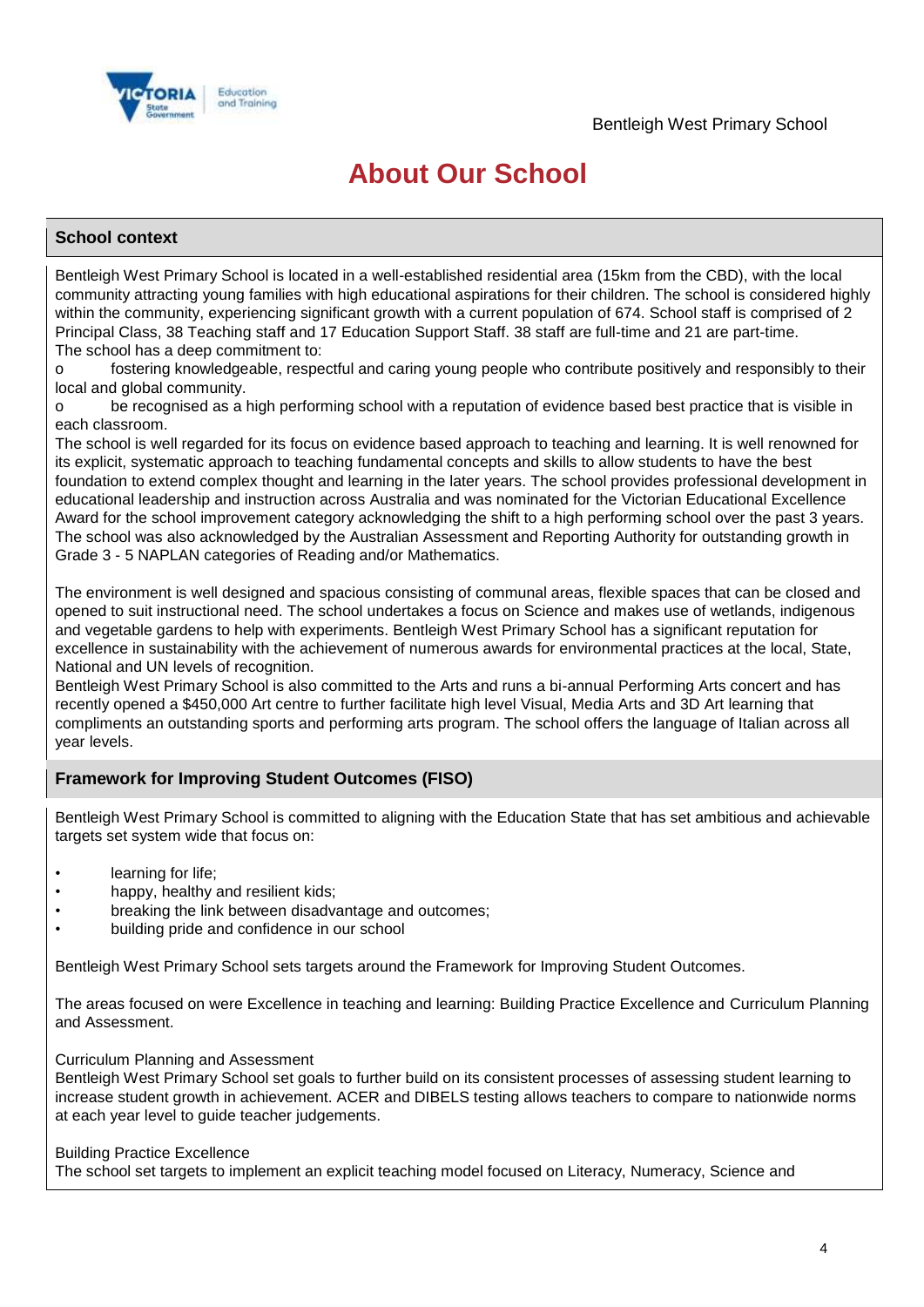

Humanities . We have seen the implementation of a whole school pedagogical model that links to the High Impact Teaching Strategies as part of the education state. Strategic Plan goals were to embed the whole school approach and refine the school wide pedagogical model.

## Student Engagement

FISO - Positive School Environment - Setting expectations and promoting inclusion.

Bentleigh West Primary School is working to bring consistency to expectations around behaviour routines and supporting students to advocate for their learning needs and build a positive self image.

This focus has involved negotiating what a safe learning environment look like for students and explicitly teaching the behaviours that make this a reality.

## **Achievement**

During 2020 we had a six month period of remote and flexible learning requiring an adaptation of teaching to an online environment with a mix of live check ins via webex and pre-recorded lessons via Compass. Our students responded positively to modifications made to our whole school Explicit Direct Instruction model. Students were able to consistently engage with online learning and we were able to expose students to new content due to the stability of learning routines transferring from classroom to remote learning.

As a result, our English and Mathematics results held steady. This was reflected by school testing and online testing when students returned briefly in term 2 and for Term 4. Teacher judgements supported the learning gains reflected in testing.

Our learning enhancement team was able to provide support for all students that were on individual learning plans in a manner that closely resembled the school environment. This cohort included PSD funded students, resulting in learning growth for the vast majority of identified students and extra support on return in term 4. Students that required extension were also catered for, particularly on return to school by engaging in the initiative rolled out by DET.

## **Engagement**

Our students responded to the challenges of the online environment and worked with school leaders to create ways to keep connection and engagement in the school programs.

We had virtual sport challenges, quizzes, Spoonville, dress up days to keep the social connection going as best as possible within the restriction of lock down.

A wellbeing team, established a goal of promoting student engagement before lock down which worked well in tracking and contacting families through out the lock down period.

Student non-attendance was monitored and followed up with phone calls, webex meetings and utilisation of support in the online environment. This was contiuned when the students returned to school. Many students reported positively to the increase in student agency and being able to plan the school day to suit their circumstances during remote and flexible learning.

As a result our attendance data was very strong over the 2020 period.

## **Wellbeing**

Health and wellbeing was a priority in our 2020 AIP and a team was developed to be able to support families in a more systematic way. The model created transferred well to the online environment.

Staff check in times and lists were generated to ensure phone calls and online check ins were being conducted to assess wellbeing and creating support where necessary. The school utilised it's own support teams as well as gaining access to extra counselling for families and teachers during the lock down period.

The school modified our approach from face to face meetings to virtual meetings and support sessions.

The feedback was very positive and as a result we have continued with extra counselling support into 2021.

We had success with families that had complex needs with health concerns and disability. Webex and live check ins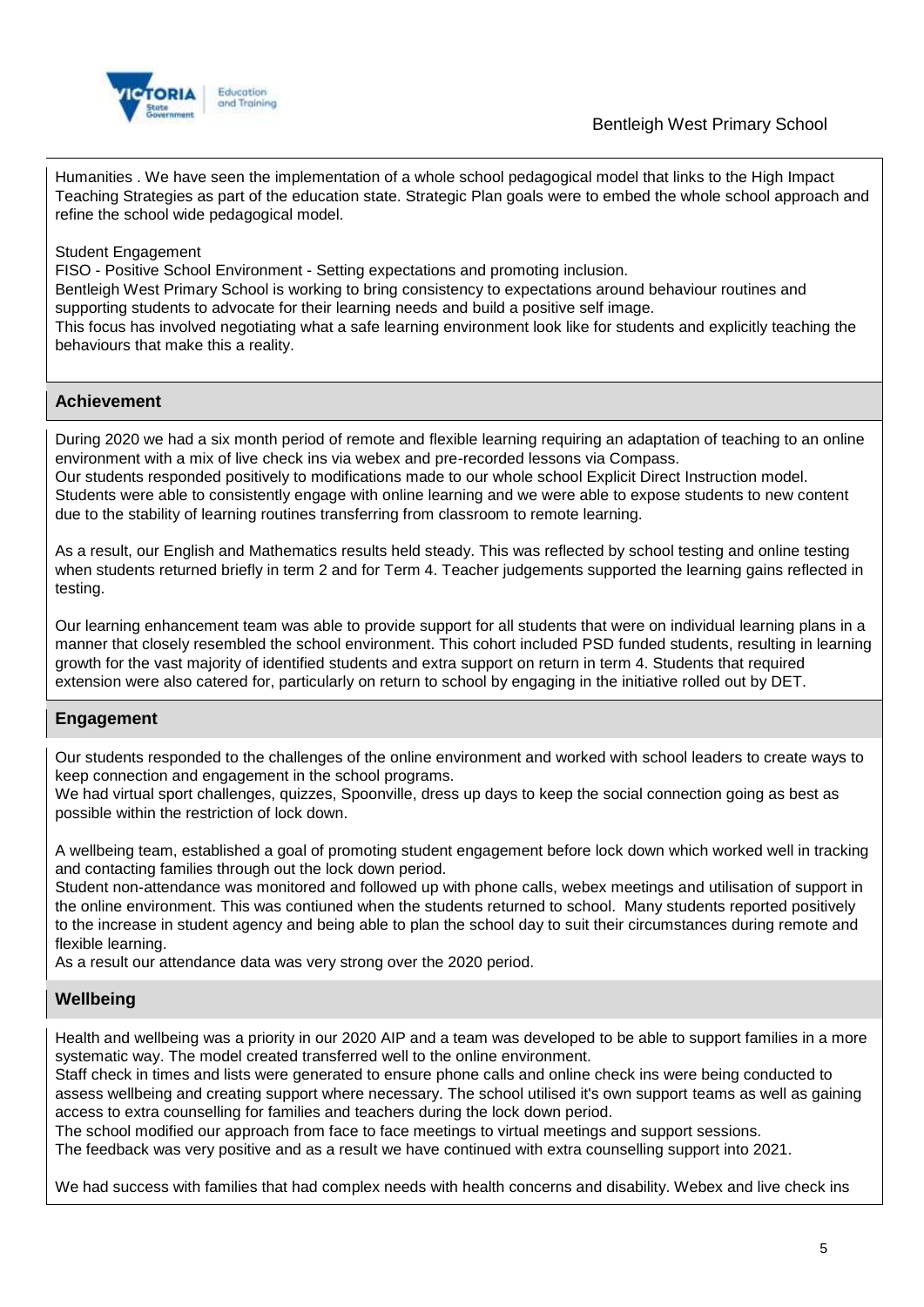

and remote support sessions were implemented and have continued to keep families re-engaged due to not being able to return to onsite schooling or only partially return due to complex needs.

## **Financial performance and position**

The school was able to operate with a surplus due to a saving in specialist teachers moving from a full time basis to a temporary part time basis. The school didn't deem it necessary to replace this time therefore it resulted in a saving of wages.

There were also savings in the difference between pay scales in replacement for maternity leave. The school was able to replace teachers on leave with teachers on a cheaper pay scale. The school saved money in CRT replacement costs during the lock down period with TPL being able to be managed via extra video lessons and combining classes much more easily at different time slots via remote learning.

> **For more detailed information regarding our school please visit our website at [www.bentleighwestps.vic.edu.au](file:///C:/Users/02496065/Downloads/www.bentleighwestps.vic.edu.au)**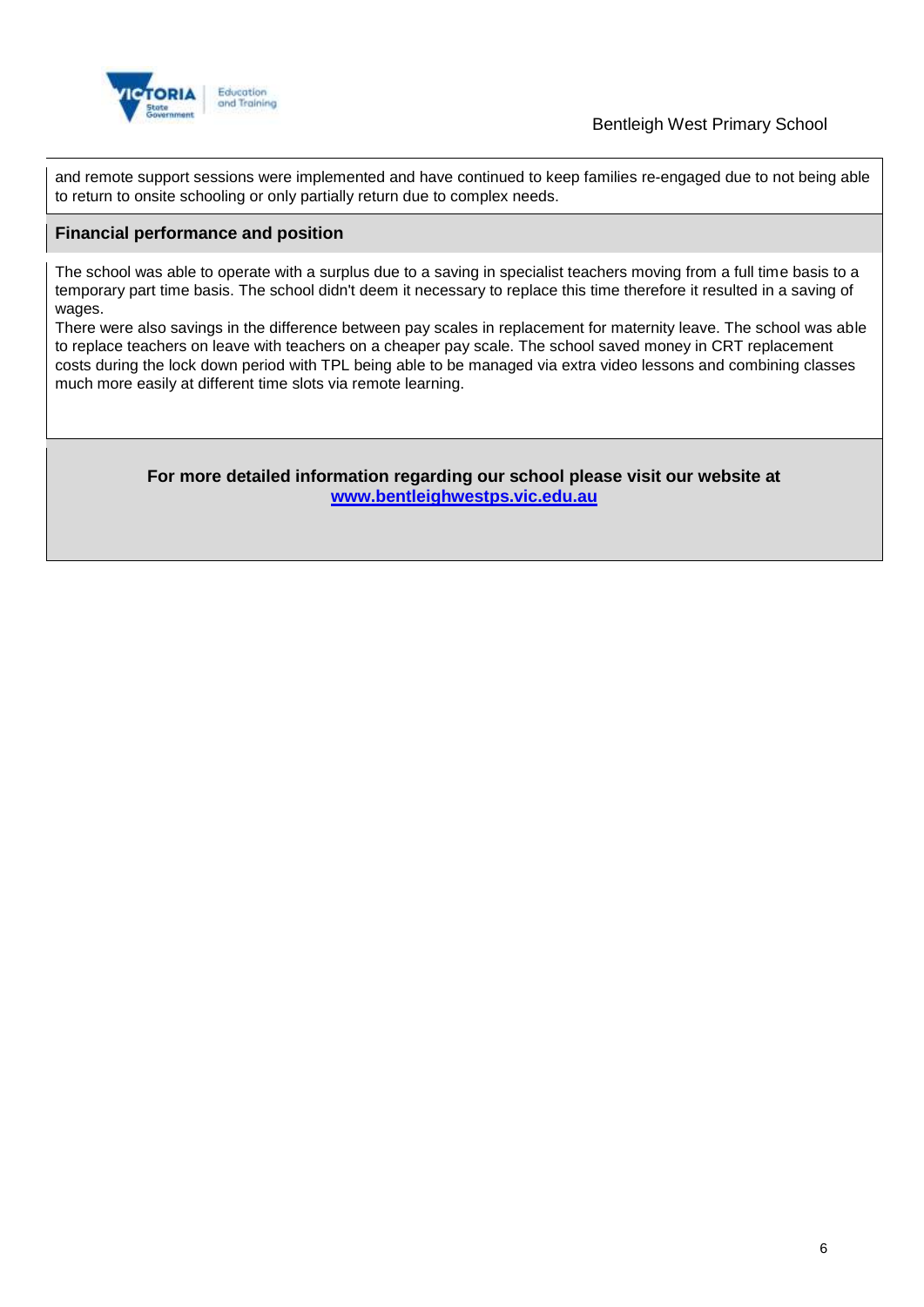

# **Performance Summary**

The Performance Summary for government schools provides an overview of how this school is contributing to the objectives of the Education State and how it compares to other Victorian Government schools.

All schools work in partnership with their school community to improve outcomes for children and young people. Sharing this information with parents and the wider school community helps to support community engagement in student learning, a key priority of the Framework for Improving Student Outcomes.

Refer to the 'How to read the Annual Report' section for help on how to interpret this report.

## SCHOOL PROFILE

#### **Enrolment Profile**

A total of 670 students were enrolled at this school in 2020, 332 female and 338 male.

7 percent of students had English as an additional language and NDP percent were Aboriginal or Torres Strait Islander.

#### **Overall Socio-Economic Profile**

The overall school's socio-economic profile is based on the school's Student Family Occupation and Education index (SFOE) which takes into account parents' occupations and education.

Possible socio-economic band values are: Low, Low-Medium, Medium and High.

This school's socio-economic band value is: Low

#### **Parent Satisfaction Summary**

The percent endorsement by parents on their school satisfaction level, as reported in the annual Parent Opinion Survey.

Percent endorsement indicates the percent of positive responses (agree or strongly agree) from parents who responded to the survey.



#### **School Staff Survey**

The percent endorsement by staff on School Climate, as reported in the annual School Staff Survey.

Percent endorsement indicates the percent of positive responses (agree or strongly agree) from staff who responded to the survey. Data is suppressed for schools with three or less respondents to the survey for confidentiality reasons.



Percent endorsement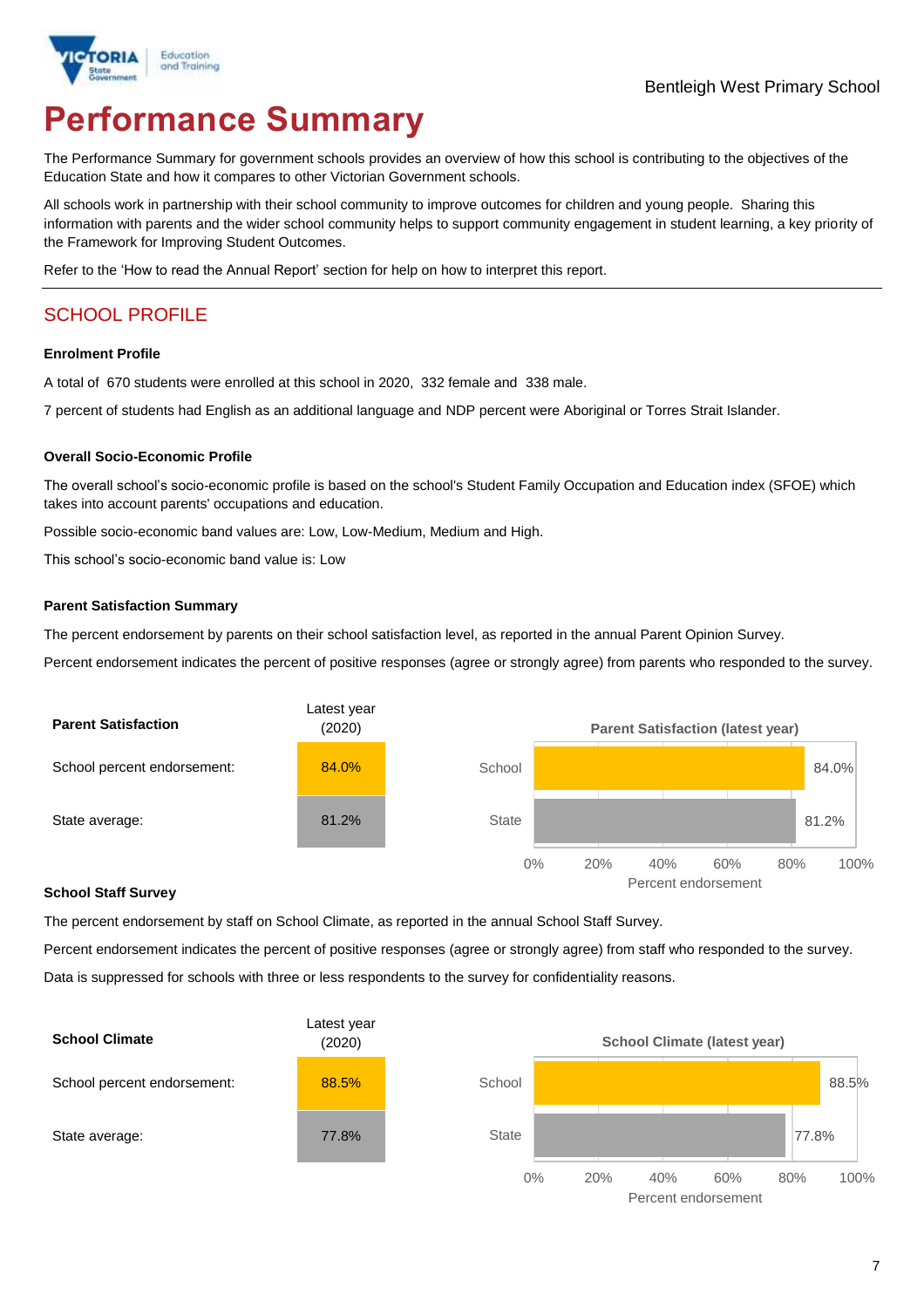

## ACHIEVEMENT

*Key: 'Similar Schools' are a group of Victorian government schools that are like this school, taking into account the school's socioeconomic background of students, the number of non-English speaking students and the size and location of the school.*

### **Teacher Judgement of student achievement**

Percentage of students working at or above age expected standards in English and Mathematics.



### **NAPLAN**

NAPLAN tests were not conducted in 2020.

### **NAPLAN Learning Gain**

NAPLAN learning gain is determined by comparing a student's current year result to the results of all 'similar' Victorian students (i.e. students in all sectors in the same year level who had the same score two years prior).

NAPLAN tests were not conducted in 2020.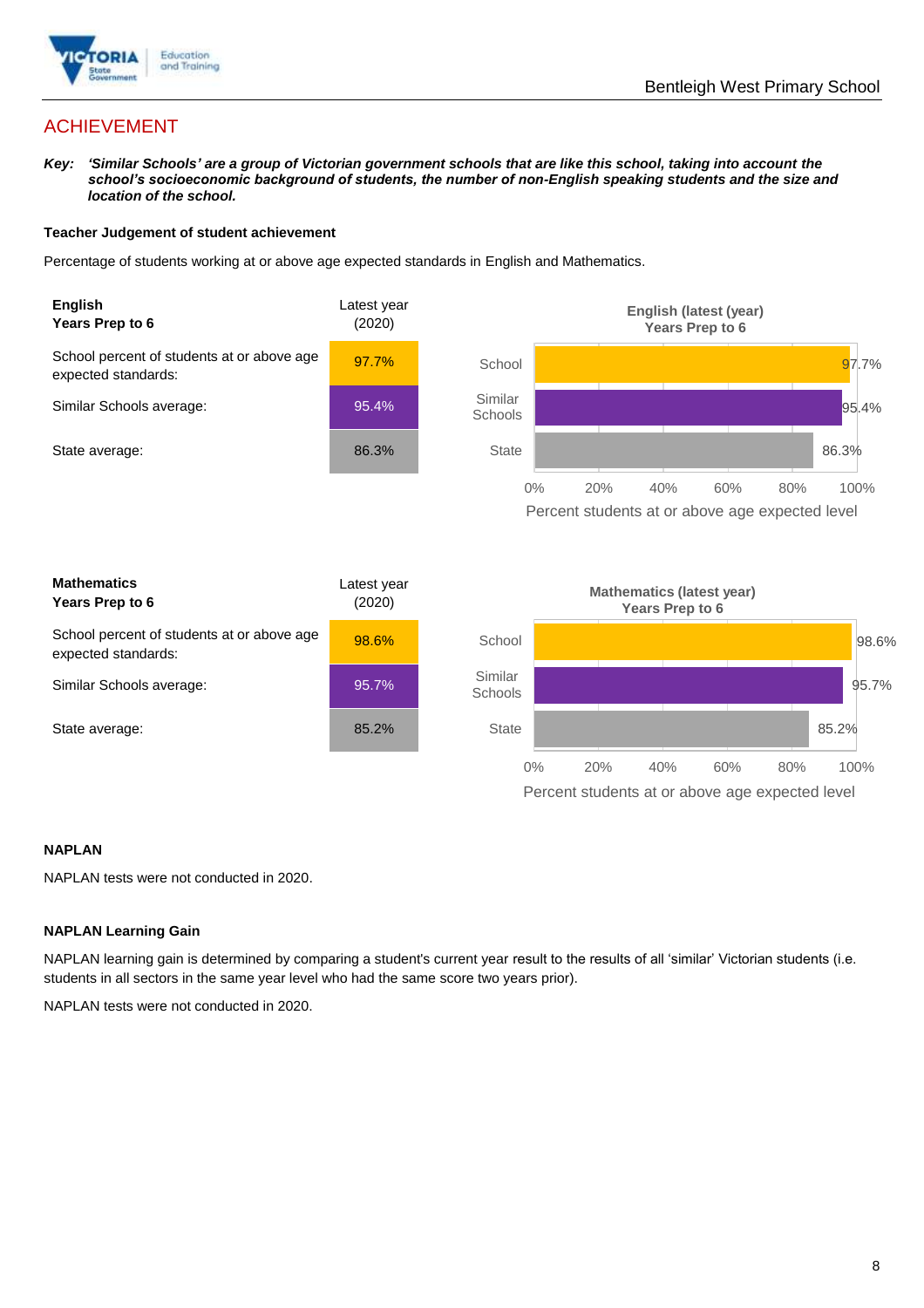

## ENGAGEMENT

*Key: 'Similar Schools' are a group of Victorian government schools that are like this school, taking into account the school's socioeconomic background of students, the number of non-English speaking students and the size and location of the school.*

### **Average Number of Student Absence Days**

Absence from school can impact on students' learning. Common reasons for non-attendance include illness and extended family holidays. Absence and attendance data in 2020 may have been influenced by local processes and procedures adopted in response to remote and flexible learning.



#### **Attendance Rate (latest year)**

|                                             | Prep | Year 1 | Year 2 | Year 3 | Year 4 | Year 5 | Year 6 |
|---------------------------------------------|------|--------|--------|--------|--------|--------|--------|
| Attendance Rate by year level<br>$(2020)$ : | 97%  | 96%    | 96%    | 97%    | 96%    | 97%    | 97%    |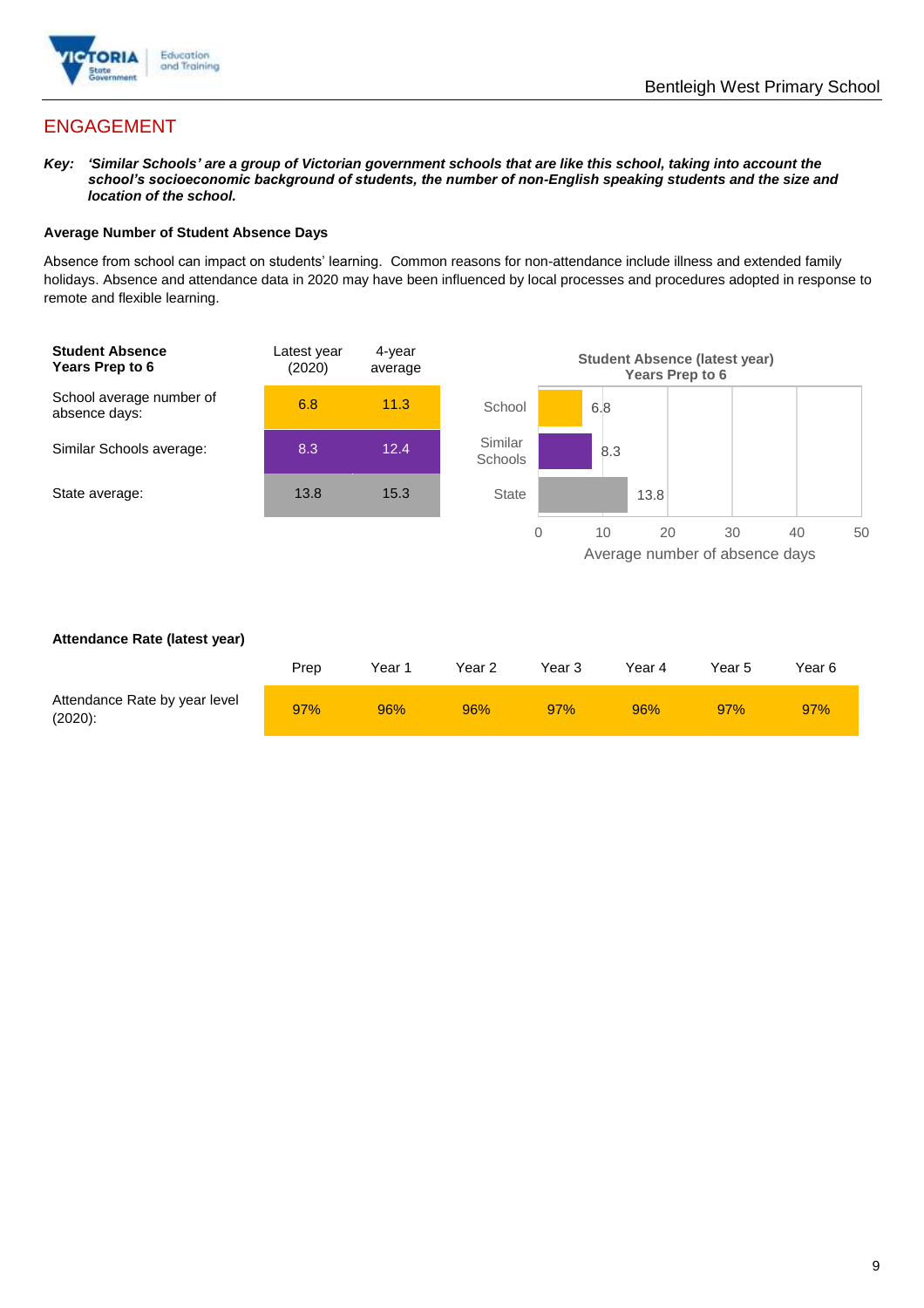

## **WELLBEING**

*Key: 'Similar Schools' are a group of Victorian government schools that are like this school, taking into account the school's socioeconomic background of students, the number of non-English speaking students and the size and location of the school.*

#### **Student Attitudes to School – Sense of Connectedness**

The percent endorsement on Sense of Connectedness factor, as reported in the Attitudes to School Survey completed annually by Victorian Government school students, indicates the percent of positive responses (agree or strongly agree).

Schools who participated in the Student Attitudes to School survey in 2020 should refer to the advice provided regarding the consistency of their data.



*methodology in 2020, data are often not comparable with previous years or within similar school groups. Care should be taken when interpreting these results.*

### **Student Attitudes to School – Management of Bullying**

The percent endorsement on Management of Bullying factor, as reported in the Attitudes to School Survey completed annually by Victorian Government school students, indicates the percent of positive responses (agree or strongly agree).

Schools who participated in the Student Attitudes to School survey in 2020 should refer to the advice provided regarding the consistency of their data.



*Due to lower participation rates and differences in collection methodology in 2020, data are often not comparable with previous years or within similar school groups. Care should be taken when interpreting these results.*

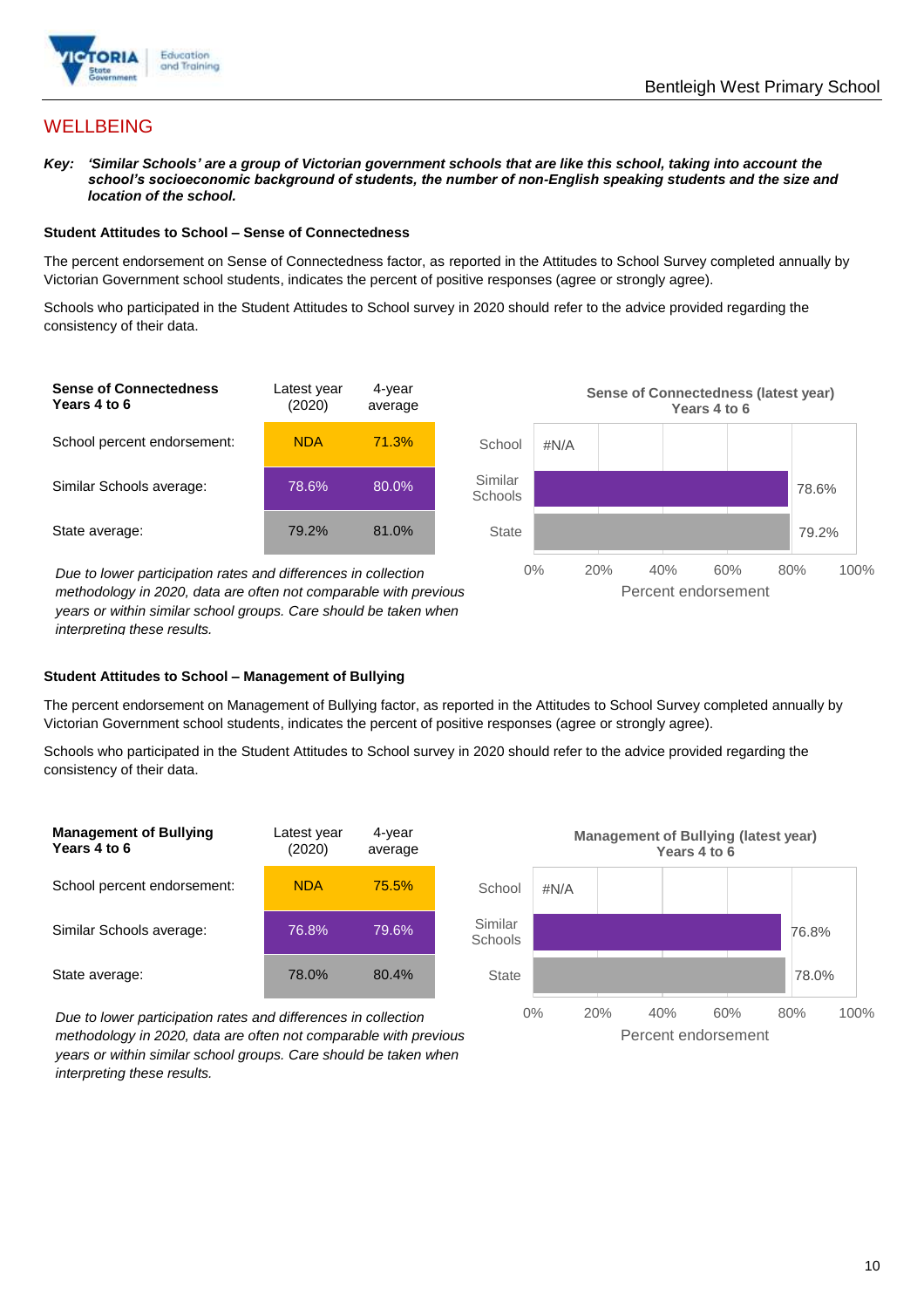

# **Financial Performance and Position**

FINANCIAL PERFORMANCE - OPERATING STATEMENT SUMMARY FOR THE YEAR ENDING 31 DECEMBER, 2020

| <b>Revenue</b>                  | <b>Actual</b> |
|---------------------------------|---------------|
| <b>Student Resource Package</b> | \$5,162,138   |
| Government Provided DET Grants  | \$559,619     |
| Government Grants Commonwealth  | \$9,576       |
| Government Grants State         | <b>NDA</b>    |
| Revenue Other                   | \$37,289      |
| <b>Locally Raised Funds</b>     | \$461,032     |
| <b>Capital Grants</b>           | <b>NDA</b>    |
| <b>Total Operating Revenue</b>  | \$6,229,653   |

| Equity <sup>1</sup>                                 | <b>Actual</b> |
|-----------------------------------------------------|---------------|
| Equity (Social Disadvantage)                        | \$5,846       |
| Equity (Catch Up)                                   | <b>NDA</b>    |
| <b>Transition Funding</b>                           | <b>NDA</b>    |
| Equity (Social Disadvantage - Extraordinary Growth) | <b>NDA</b>    |
| <b>Equity Total</b>                                 | \$5,846       |

| <b>Expenditure</b>                    | <b>Actual</b> |
|---------------------------------------|---------------|
| Student Resource Package <sup>2</sup> | \$5,070,282   |
| Adjustments                           | <b>NDA</b>    |
| <b>Books &amp; Publications</b>       | \$1,837       |
| Camps/Excursions/Activities           | \$77,078      |
| <b>Communication Costs</b>            | \$7,290       |
| Consumables                           | \$182,126     |
| Miscellaneous Expense <sup>3</sup>    | \$24,724      |
| <b>Professional Development</b>       | \$66,210      |
| Equipment/Maintenance/Hire            | \$157,187     |
| <b>Property Services</b>              | \$150,624     |
| Salaries & Allowances <sup>4</sup>    | \$196,377     |
| <b>Support Services</b>               | \$97,802      |
| Trading & Fundraising                 | \$45,372      |
| Motor Vehicle Expenses                | <b>NDA</b>    |
| <b>Travel &amp; Subsistence</b>       | <b>NDA</b>    |
| <b>Utilities</b>                      | \$47,068      |
| <b>Total Operating Expenditure</b>    | \$6,123,977   |
| <b>Net Operating Surplus/-Deficit</b> | \$105,676     |
| <b>Asset Acquisitions</b>             | \$24,668      |

(1) The equity funding reported above is a subset of the overall revenue reported by the school.

(2) Student Resource Package Expenditure figures are as of 01 Mar 2021 and are subject to change during the reconciliation process.

(3) Miscellaneous Expenses include bank charges, administration expenses, insurance and taxation charges.

(4) Salaries and Allowances refers to school-level payroll.